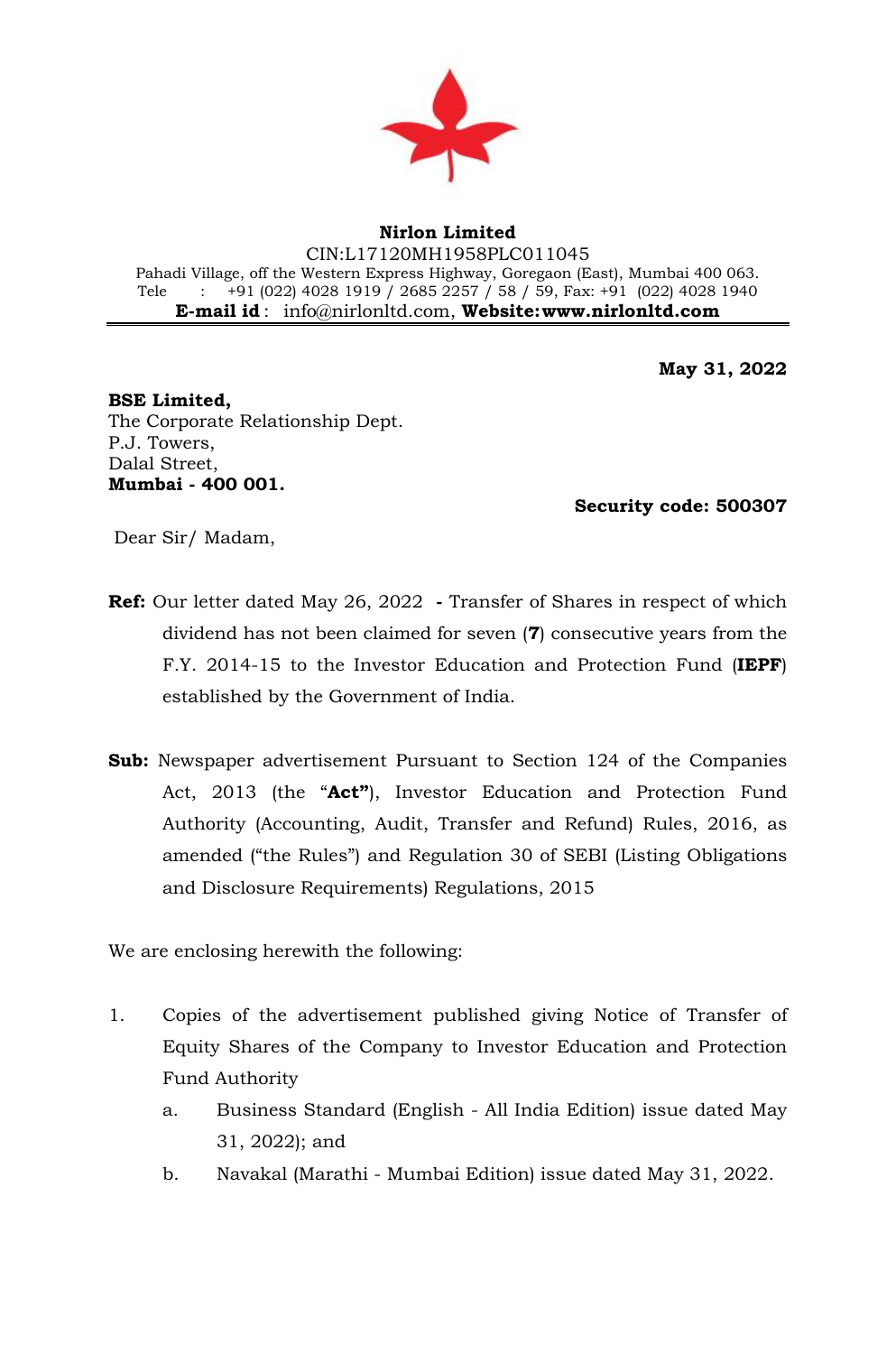- 2. The above information is also available on the Company's website:
	- a. For the **unpaid/unclaimed dividend amount for the F.Y. 2014-15** remaining unpaid/un-encashed or unclaimed for a period of **seven (7) years** will be transferred / credited to the IEPF (IEPF-1); and

## **https://www.nirlonltd.com/pdf/iepf/iepf-1\_fy\_2014\_15\_proposed\_list\_final\_div.pdf**

b. For the **Transfer of Shares** in respect of which divided has not been claimed for seven (7) **consecutive years** from the F.Y. 2014-15 to the IEPF (IEPF- 4)

# **https://www.nirlonltd.com/pdf/iepf/iepf-4\_fy\_2014\_15\_list.pdf**

Kindly take the information on your record.

Thanking you,

Yours Faithfully,

# **For Nirlon Limited**

caldward Cetter

Jasmin K. Bhavsar

**Company Secretary, Vice President (Legal) & Compliance Officer FCS 4178 Encl:a.a.**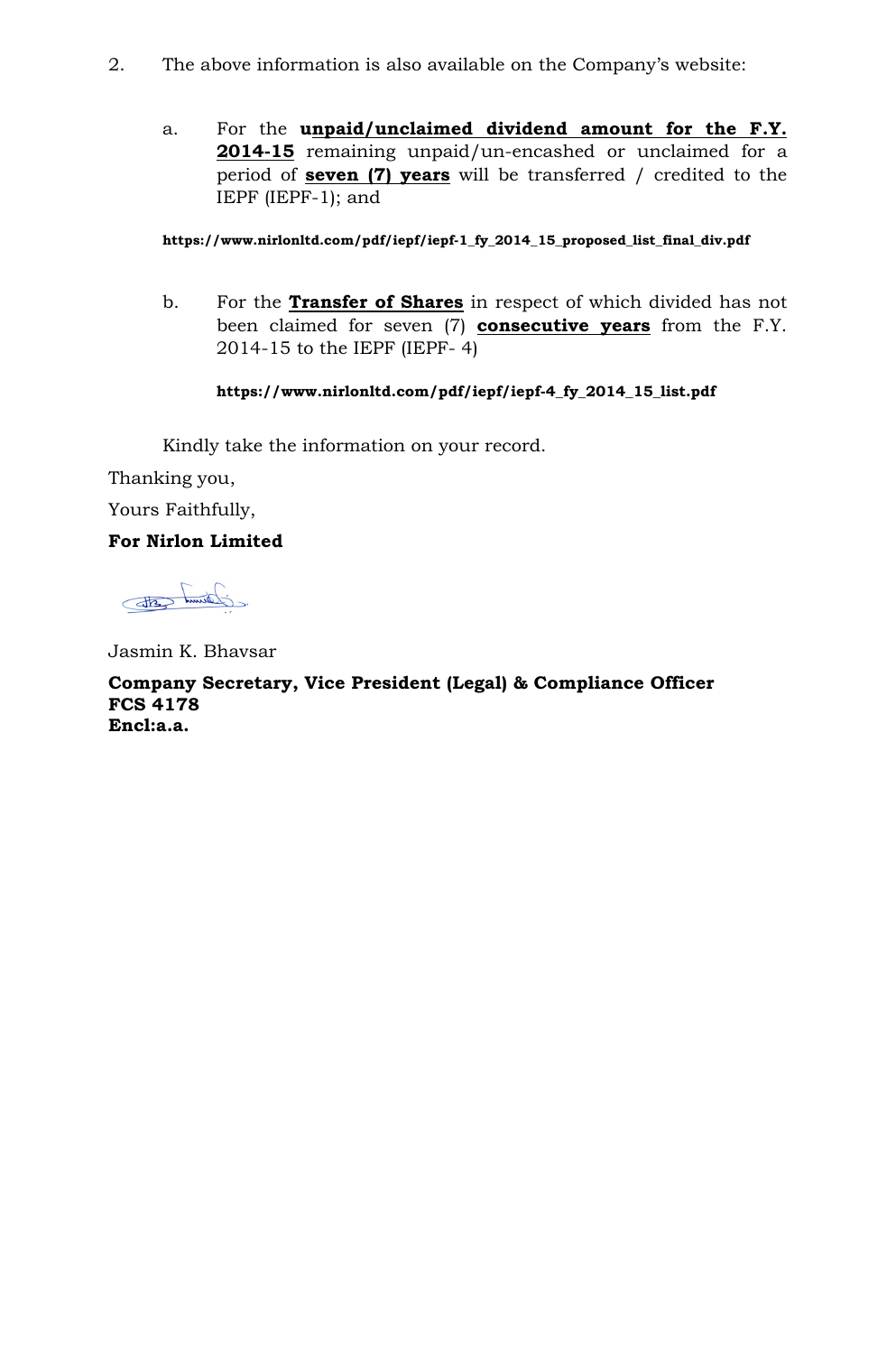### BUSINESS STANDARD

# NIRLON LIMITED

MAY 31,2022

## **(CIN L17120MH1958PLC011045)**

**Registered Office :** Pahadi Village, off the Western Express Highway, Goregaon (East), Mumbai 400 063. **Tele No.:** + 91 (022) 4028 1919/ 2685 2257 / 58 / 59 **Fax No. :** + 91 (022) 4028 1940 **Email :** info@nirlonltd.com, **Website :** www.nirlonltd.com

#### **NOTICE**

Transfer of Equity Shares of Nirlon Limited to Investor Education and Protection Fund (IEPF)

This Notice is published pursuant to the Section 124 & 125 of Companies Act 2013, **('Act')** read with the Investor Education and Protection Fund Authority (Accounting, Audit, Transfer & Refund) Rules 2016 **('Rules'),** each as amended. The Act and Rules, inter alia, contain provisions for transfer of unclaimed dividend & share(s), both held in **Physical Mode** as well as in **Electronic Mode / Demat Mode,** to Investor Education and Protection Fund **('IEPF')** in respect of which dividend(s) has not been paid or claimed by the shareholder(s) for 07 (Seven) consecutive years or more, to the **IEPF** Authority.

In compliance with the Rules, the Company has sent individual communication, in physical mode through **Speed Post,** and the same have been completed on **Tuesday, May 24, 2022,** to the concerned Shareholders at their registered postal address / last known address, for them to claim such dividend(s) by taking appropriate action in this regard.

This communication is addressed to those Shareholders, whose dividend(s) remain unclaimed & whose shares are liable to be transferred to IEPF on **Friday, October 21, 2022** as per the aforesaid rules. The Shareholders are advised to claim such dividend(s) by **Saturday, October 01, 2022.**

The Company has made available the complete details of the concerned Shareholders whose shares are liable for transfer to IEPF on its website at **www.nirlonltd.com** under Investor Section (Financial & Corporate Data). Shareholders are requested to refer to verify the details of their unclaimed dividend(s) by clicking the following Links respectively:

- i. For the unpaid / unclaimed dividend amount for the F. Y. 2014-15 remaining unpaid / un-encashed or unclaimed for a period of seven years will be transferred / credited to the IEPF (IEPF-1); and
- **https://www.nirlonltd.com/pdf/iepf/iepf-1\_fy\_2014\_15\_proposed\_list\_final\_div.pdf** ii. For the Transfer of Shares in respect of which divided has not been claimed for seven (7) consecutive years from the F. Y. 2014-15 to the IEPF (IEPF-4) **https://www.nirlonltd.com/pdf/iepf/iepf-4\_fy\_2014\_15\_list.pdf**

**Shareholders are requested to note that in case the dividend(s) are not claimed by Saturday, October 01, 2022 on those equity share(s) in respect of which dividends remain unclaimed for 07 (Seven) consecutive years, shall be transferred to IEPF, without any further notice to the Shareholders in the following manner :**

- With respect to the shares held in **Physical Mode,** the Company would issue duplicate share certificate in lieu of original share certificate for the purpose of transfer of shares to the IEPF Authority and upon such issuance, the original share certificate will stand automatically cancelled and be deemed non-negotiable. After issue of such duplicate share certificates, the Company shall inform the Depository by way of Corporate Action forms to convert the physical duplicate share certificates into DEMAT Mode and transfer in the favour of the IEPF Authority.
- For shares held in **Demat Mode,** the Company will process the transfer of shares through Depositories by way of Corporate Action in favour of IEPF Authority.

The concerned Shareholders are further requested to note that upon transfer of such shares to the IEPF Authority, all corporate actions accruing on such shares shall also be credited to the IEPF Authority and the voting rights on such shares shall remain frozen till the shares are not transferred to the rightful claimant of the shares.

**Shareholders may note that, pursuant to the IEPF Rules after the transfer of shares to the IEPF Authority, no claim shall lie against the Company in respect of such unclaimed dividend amount and shares transferred to the IEPF Authority.** Also note that the Shareholders would have right to claim the dividend and underlying shares from the IEPF Authority by following the procedure as given on the website of IEPF i.e. **www.iepf.gov.in/IEPF/refund.html.**

For any queries on the above matter, Shareholders are requested to contact following:

LINK INTIME INDIA PVT. LIMITED **CIN: U67190MH1999PTC118368 UNIT: NIRLON LIMITED** C-101, Tower C, 247 Park, L. B. S. Marg, Vikhroli (West), Mumbai-400 083. **Phone:** (022) 49186270 **Fax :** (022) 49186060 **e-mail id :** rnt.helpdesk@linkintime.co.in, www.linkintime.co.in

For Nirlon Limited sd/-

Jasmin K. Bhavsar

**Company Secretary, Vice President Legal &Compliance Officer FCS 4178** 

**Mumbai, May 30, 2022**

Rameshwar Media